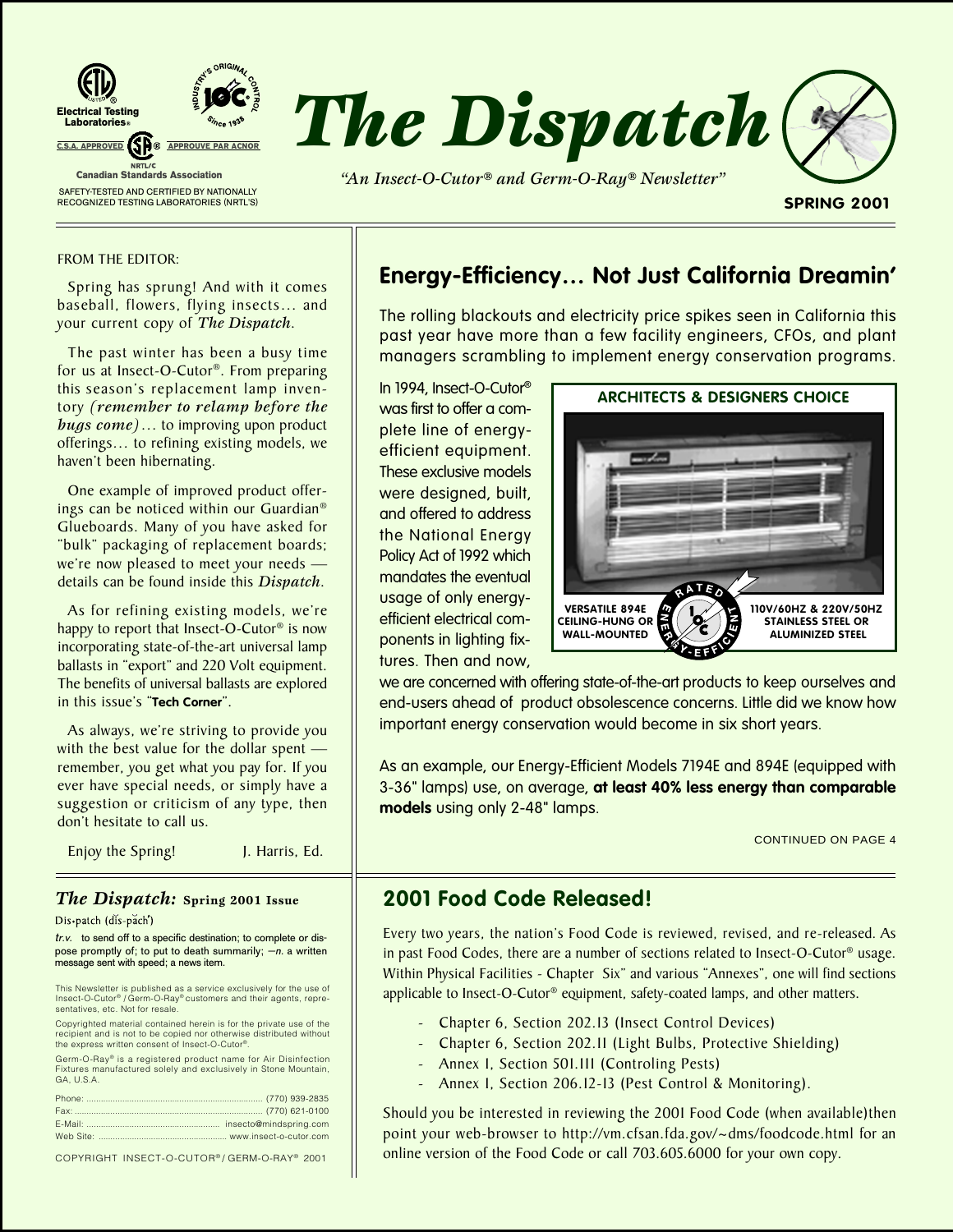## **12-PACK BULK PACK**

Starting this Spring, Insect-O-Cutor® is pleased to offer "bulk" packaging of replacement glueboards. These "bulk" packages increase the quantity of replacement glueboards from a 4-pack to a 12-pack.

New glueboard part numbers and sizes offered include:

The GB5-12 is priced at \$26.99 per package of twelve boards. And the GB4-12 is priced at \$19.99 per package of 12 boards. Glueboard 4-packs (GB5/GB4) continue to be available.

# **READY… FOR THIS YEAR'S INSECT ONSLAUGHT?**

Replace the black light lamps in all your insect electrocutors if the lamps have been used for a full season (7000 hours or 9.5 months). At the same time, inspect ballasts, transformers, lampholders, insect collection trays/ drawers, and other parts for serviceability.



Lamps, replacement parts, and other needs are available for immediate shipment from stock. Don't delay in getting your system up to par. Spring clean now.

| π  | 2  | $\overline{3}$ | $\overline{4}$ |    |    | $\overline{5}$  | 6  |    | $\overline{\mathbf{8}}$ | $\overline{9}$ |                 |    | 10 | 11 | 12 | 13              |
|----|----|----------------|----------------|----|----|-----------------|----|----|-------------------------|----------------|-----------------|----|----|----|----|-----------------|
| 14 |    |                |                |    | 15 |                 |    |    |                         |                | 16              |    | 17 |    |    |                 |
| 18 |    |                |                | 19 |    |                 |    |    |                         |                |                 | 20 |    |    |    |                 |
|    |    |                | 21             |    |    |                 |    |    |                         |                | $\overline{22}$ |    |    |    |    |                 |
| 23 | 24 | 25             |                |    |    |                 |    |    | 26                      | 27             |                 |    |    | 28 | 29 | 30              |
| 31 |    |                |                |    | 32 | 33              | 34 | 35 |                         |                |                 |    |    |    |    |                 |
| 36 |    |                |                |    | 37 |                 |    |    |                         |                |                 | 38 |    |    |    |                 |
|    |    |                | 39             | 40 |    |                 |    |    |                         |                |                 | 41 |    |    |    |                 |
|    | 42 | 43             |                |    |    |                 |    | 44 | 45                      | 46             | 47              |    |    |    |    |                 |
| 48 |    |                |                |    |    | 49              | 50 |    |                         |                |                 |    |    | 51 | 52 | 53              |
| 54 |    |                |                |    | 55 |                 |    |    |                         |                |                 | 56 | 57 |    |    |                 |
| 58 |    |                |                |    |    |                 |    |    |                         |                |                 | 59 |    |    |    |                 |
|    |    |                | 60             |    |    |                 |    |    | 61                      | 62             | 63              |    |    |    |    |                 |
| 64 | 65 | 66             |                |    |    | 67              | 68 | 69 |                         |                |                 |    |    | 70 | 71 | $\overline{72}$ |
| 73 |    |                |                |    | 74 |                 |    |    |                         |                |                 |    | 75 |    |    |                 |
| 76 |    |                |                |    |    | $\overline{77}$ |    |    |                         |                |                 |    | 78 |    |    |                 |

#### WHO AM I?

#### **ACROSS**

- 1. Game ploy
- 5. Martini swimmer 10. Level
- 14. Sur
- 15. Drama styles

Page 2

- 17. Hied away
- 18. SEE 31 ACROSS!
- 21. Shares the commute
	-
- 23. In the area 26. Aztec conqueror and kin

22. Cang

- 31. SEE 54 ACROSS!
- 36. Despot Rivera
- 37. Hank and Burr
- 38. Pastels
	- 39. S.E. Alabama city
	- 41. Summer drinks
	- 42. Normandy beach town
	- 44. Versatile colorant
- 48. Wilkes-
- 49. Epochal rock system
- 51. Ode beginning 54. SEE 64 ACROSS!
- 58. Trust; dependence
- 
- 59. Paddled
- 60. Phila. to NYC Dir.
- 61. Small drum
- 64. SEE 18 ACROSS!
- 73. African succulent
- 74. Seismic movements

75. Montand 76. Yukon (abbrev.) 77. Old hat 78. 45 Down

DOWN

- 1. Bernadette (Fr.)
- 2. Ms. Rand 3. IBM component
- 4. Maintain
- 5. Aloud
- 6. Clark's lady
- 7. Traveler's Holiday
- 8. Contend
- 9. Poetic contraction
- 10. Including all merchandise
- 11. Malt liquor ingredient
- 12. Anger
- 13. Mal de
- 15. Simpson Judge
- 16. Derision 19. David Lee
- 20. Abuse one's welcome
- 23. Curve
- 24. Scrooge declaration
- 25. Cheer
- 26. Royal
- Mounted Pol.
- 27. Women's Rel. Org. 28. Trig function
- 29. Newts
- 30. Tet start
- 32. Kit
- 33. 25 Down

## **HEY! HEY! HEY!**

- Is your procurement moving "online": Ariba, Commerce One, SAP… ?
- Do you require audit, engineering, design, or project support?
- Do you have special requests?

Insect-O-Cutor® is over 60 years old not for simply building the best "bug light"; but in part, our success depends on addressing your needs. We stand ready to work with you. Let us know how we can help.

- 53. Make sense (with up) 55. Sluggish 34. Parseghian 35. Grace land?
	- 56. Basis
- 39. Short-barreled pistol
- 40. "Crush" hour
- formation 42. Cell
- 43. Seed coat
- 45. Japanese Buddhism
- 46. Suffix for 71 Down?
- 47. Scotland river
	-
- 51. Burnt coal residue
- 52. Chorus line number?

1 2 3 4 5 67 8 9 14 15 16 07 N J J J J J J 61 J J J 81 21 22 23 24 25 26 27 31 32 33 34 35 86 | | | | | | | | | | | | | | | 96 39 40 41 42 43 44 45 46 47 48 49 50 54 56 57 57 58 57 58 57 58 57 59 58 60 61 62 63 64 65 66 67 68 69 73 74 77 1 1 1 1 97  $\mathbf{S}$   $\mathbf{A} \mathbf{W}$  is the final of  $\mathbf{A} \mathbf{W}$  is  $\bf{F}$  **T E E EPS II EDS IN EPS IN E N T ER TA IN E RC O PO O L S O U A BO UT C OR T R A L PH K R AM D E N S C H E AA RO N S T DO TH AN A C A EN A Z OD Y B A R RE E OC E NE A G I R L INWO N D E R R E L IA NC E O NN E T AB O S I N GE RA NDW A I T A L O E T R EM O R S T E R R P AS S E** انا انکانع 28 29 30 51 52 53 7.*1* 1*1* 0*1* 81 **S H IM T OR E O PER R E SE S W IFE I NTS D ES E TO A L AN D A RED R R ES S Y VE S S EC T** 72. Atl. crosser ANSWERS !!

- 63. Repeat (mus.) 64. Made a lap 65. 13 Down sight
	- 66. \_\_\_\_\_\_\_ rain will stay

57. Hagman and Bird 61. Ark passengers 62. Swiss river

- 67. Prolific artist/poet (Fr.)
- 68. Teachers' org.
- 69. Metric units of meas.
- 70. Apple taster
- 
- 71. Dry but not brut
- 48. Part of 42 Down 49. Ltr. insert 50. Be indebted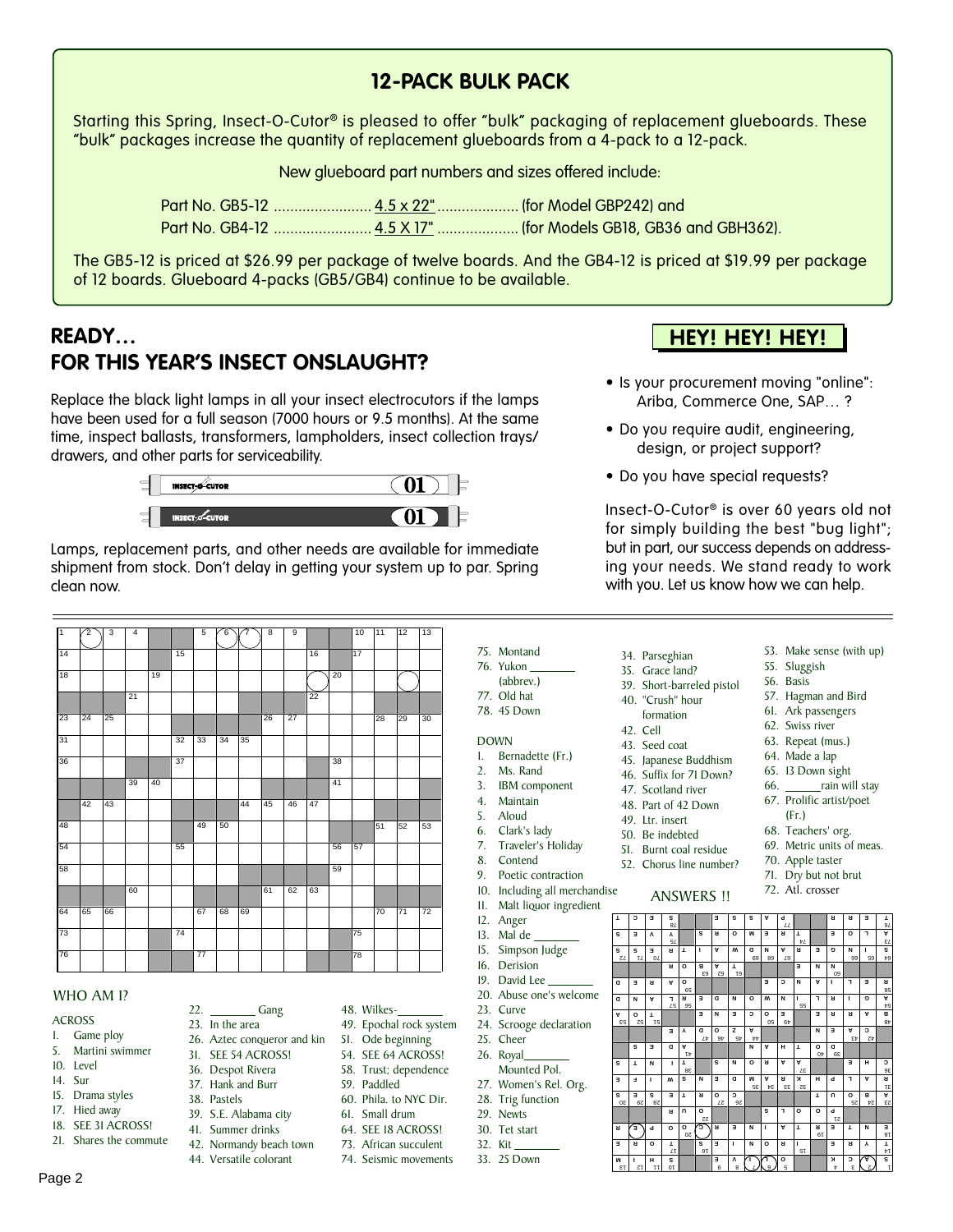# **TECH CORNER**

In our last installment of TECH CORNER, we addressed operational concerns associated with an Insect-O-Cutor®'s electrical grid (the "zapper"). This TECH CORNER looks at some concerns related to a unit's lamp tube/bulb operation.

#### **Q. How do lamps produce light?**

A. Starting with the electrical line current, primary power (110V, 60Hz U.S.A. and 220V/50Hz foreign) is directed to a lamp ballast. The lamp ballast is a type of electrical transformer; here the primary line current is converted to meet the specific needs (voltage, hertz, amperage, wattage…) of a particular lamp type before being sent to the lamp tube.

At the fluorescent lamp tube, current flows between the lamp's cathodes (coiled tungsten filaments coated with an electron-emitting substance). Between the cathodes and sealed within the tube is mercury vapor. The electrons emitted and flowing between the cathodes interact with the mercury vapor to produce ultraviolet (UV) energy.

#### VISIBLE LIGHT VISIBLE **LIGHT CATHODE** ULTRAVIOLET RADIATION **ELECTRON FLOW** GLASS TUBE **MERCURY** MERCURY ATOMS PHOSPHOR COATING ARGON GAS AND MERCURY VAPOR BASE **FLUORESCENT TUBE**

In order to use this "raw" ultraviolet energy, the lamp tube's interior is coated with a phosphor lining. Phosphors have the unique ability to alter UV energy into "usable" segments of the light spectrum (black light, visible light, grow-light…). In other words, phosphors are excited to fluoresce by exposure to UV energy; that is, as they glow, they produce light.

### **Q. What are the different types of ballasts magnetic, electronic, universal?**

A. MAGNETIC ballasts are traditional or "old" ballasts. They accept primary power and "run" it around copper coils to convert the current to meet a lamp's starting and operational needs. The converted current is emitted in a steady and "strong" stream. A "strong" stream is initially needed to "heat up" or help start a cold lamp. Once lit, the lamp typically does not need a strong stream of current to operate; however, the magnetic ballast cannot regulate its outflow; it's either all or nothing.

In order to address this mismatch of current to a lamp's operational needs, engineers designed the ELECTRONIC ballast. Like

> a magnetic ballast, the electronic ballast initially supplies a steady and "strong" stream of current to light a cold lamp. After the lamp is lit, the electronic ballast regulates or reduces the current supplied to the lamp; that is, the lamp only gets the energy it needs. By reducing the amount of electricity supplied/ used, electronic ballasts are considered to be "energy efficient".

The **UNIVERSAL** ballast is the newest type of ballast available. In essence, the universal ballast is an electronic (energyefficient) ballast that can accept virtually any type of input primary power (110V,60Hz, 220V/50Hz, etc.). This is an important development for a number of reasons; including, being able to address fluctuating current (brownouts), allowing flexibility in facility electrical design, and simplifying component supplies for international/global operations.

### **GERM-O-RAY®**

In addition to a revamped website, http:// www.germ-o-ray.com, beginning this Spring the Germ-O-Ray® product line will focus on wall mounted air disinfection fixtures. Wall mounted air disinfection fixtures have been found to be more economical and practical as compared to in-duct fixtures. "Custom" installations, including possible in-duct applications, will still be offered by Germ-O-Ray®. Should you have any questions about the existing Germ-O-Ray® product line or Indoor Air Quality concerns, then please don't hesitate to call on us.

### **FINGER LICKING GOOD?**

http://www.ent.iastate.edu/misc/insectasfood.html

You don't need to be stranded on a deserted island to discover the nutritional "benefits" of everyday insects. The kind folks of the Entomology Department at Iowa State University have compiled a reference chart to help you identify the fat grams and protein content found in everyday insects along with "tasty" recipes. Silkworm souffle anyone?